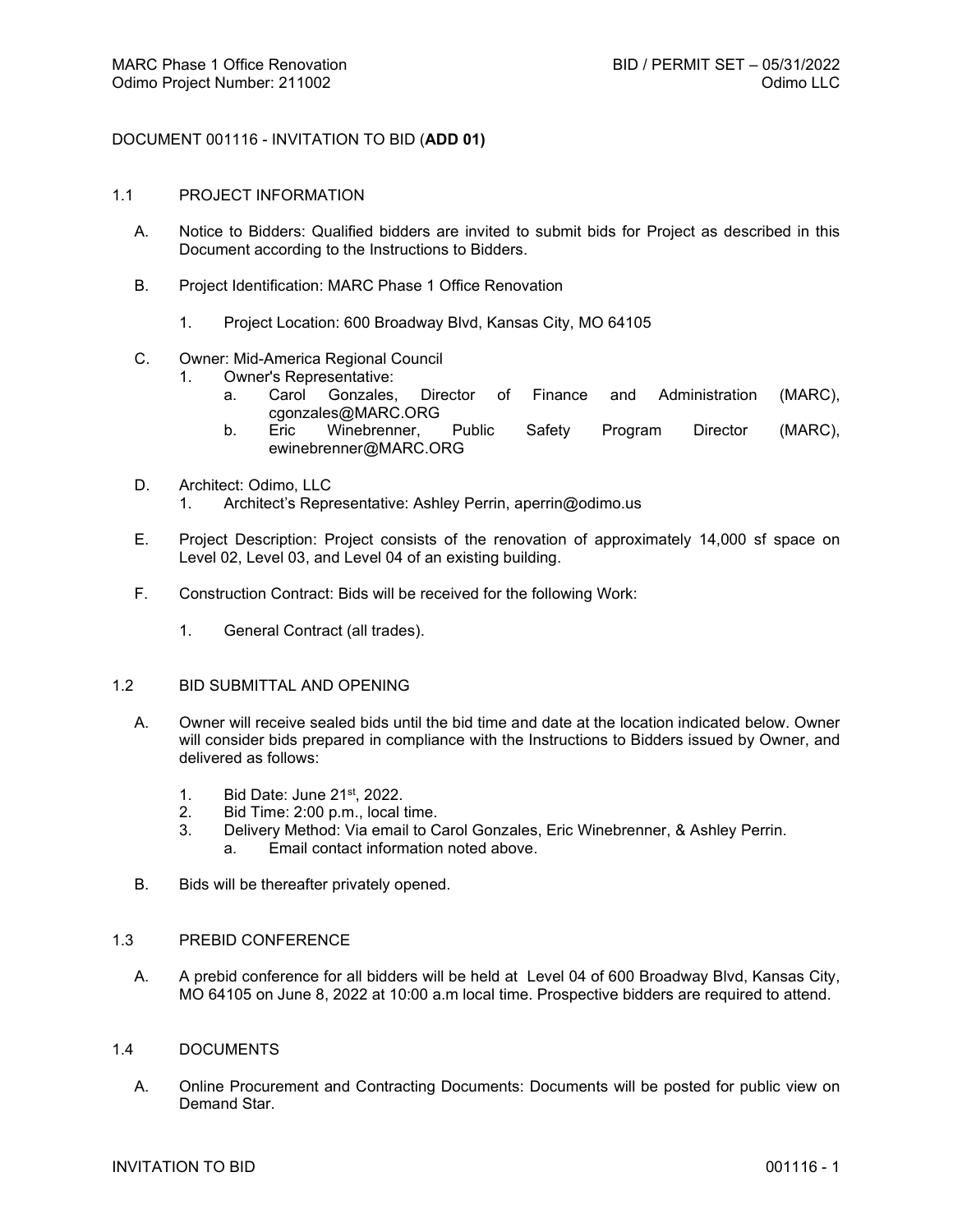B. Addenda will be posted via Demand Star.

## 1.5 **PREVAILING WAGES /** DAVIS BACON WAGES (**ADD 01)**

- A. Prevailing Wages. This contract requires payment of the prevailing hourly rate of wages for each craft or type of work required to execute per adherence to a schedule of minimum wages as determined by the United States Department of Labor. **For work performed anywhere on this project, the contractor and the contractor's subcontractors shall pay the higher of these two applicable wage rates.** (**ADD 01)**
- B. The applicable wage rates for this contract are **as noted below:** (**ADD 01)**
	- 1. The effective Davis-Bacon federal wage rates posted the tenth day before the bid opening date and are attached herein.
	- **2. The applicable state wage rates for this contract are detailed in "MO Annual Wage Orders: MO County Jackson - Wage Order 28** (**ADD 01)**
- **C. The bidder is required to provide all additional forms required by Mo DOL.** (**ADD 01)**

### **D. These supplemental bidding documents have important legal consequences. It shall be conclusively presumed that they are in the bidder's possession, and they have been reviewed and used by the bidder in the preparation of any bid submitted on this project.**  (**ADD 01)**

# 1.6 MISSOURI PROJECT EXEMPTION CERTIFICATE

- A. MARC is eligible to apply for sales tax exemption on construction projects in Missouri and Kansas. A project exemption form may be requested to enable contractors to purchase materials under MARC's tax-exempt status.
- B. The Missouri project exemption form 5060 is Missouri Department of Revenue Form 5060, Project Exemption Certificate, and can be found on the MARC intranet. The form shall be completed by the MARC staff responsible for the creation of the contract. Signed copies shall be submitted to the contractor and kept in the contract file.

## 1.7 TIME OF COMPLETION

A. Bidders shall begin the Work on receipt of the Notice to Proceed and shall complete the Work within the Contract Time.

# 1.8 ANTICIPATED SCHEDULE

- A. To be included with Bid Submittal.
- B. Schedule to show overall anticipated process andp proposed critical path.

#### 1.9 BIDDER'S QUALIFICATIONS

- A. To be included with Bid Submittal.
- B. Packages must include the following items: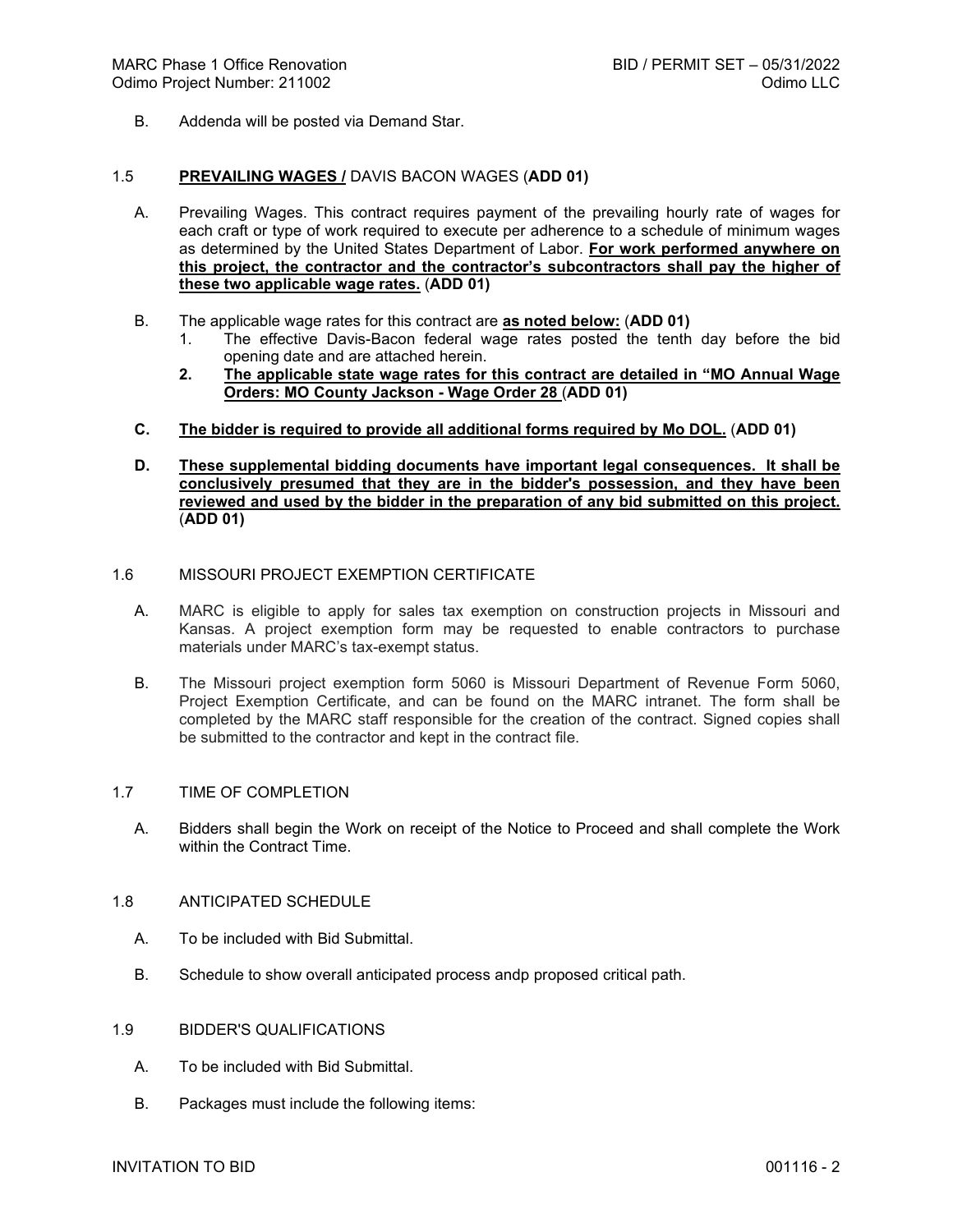- 1. Corporate Organizational Charts<br>2. Project Organizational Charts
- Project Organizational Charts
- 3. Summary of Similar Projects<br>4. Client References within the I
- 4. Client References within the Public Realm
- 5. Resumes resumes for each key individual proposed for the project, include: position in the firm, project responsibility, education, license or registration and relevant experience over the last five years.
- 6. Financial Statements and/or Evidence of Bonding Capacity
- 7. Brief Narratives indicating how the Contractor intends to manage this project, including subcontractors.
- C. Procedure:
	- 1. All qualification information and supporting materials must be submitted with the final bid. Following the bid date, the Owner reserves the right to request additional informational material to evaluate qualifications. Failure of the Contractor to demonstrate their ability to comply with these qualifications may be grounds for the Owner not recommending award of the Contract.
- D. Bidders must be properly licensed under the laws governing their respective trades and be able to obtain insurance and bonds required for the Work. A Performance Bond, a separate Labor and Material Payment Bond, and Insurance in a form acceptable to Owner will be required of the successful Bidder.

END OF DOCUMENT 001116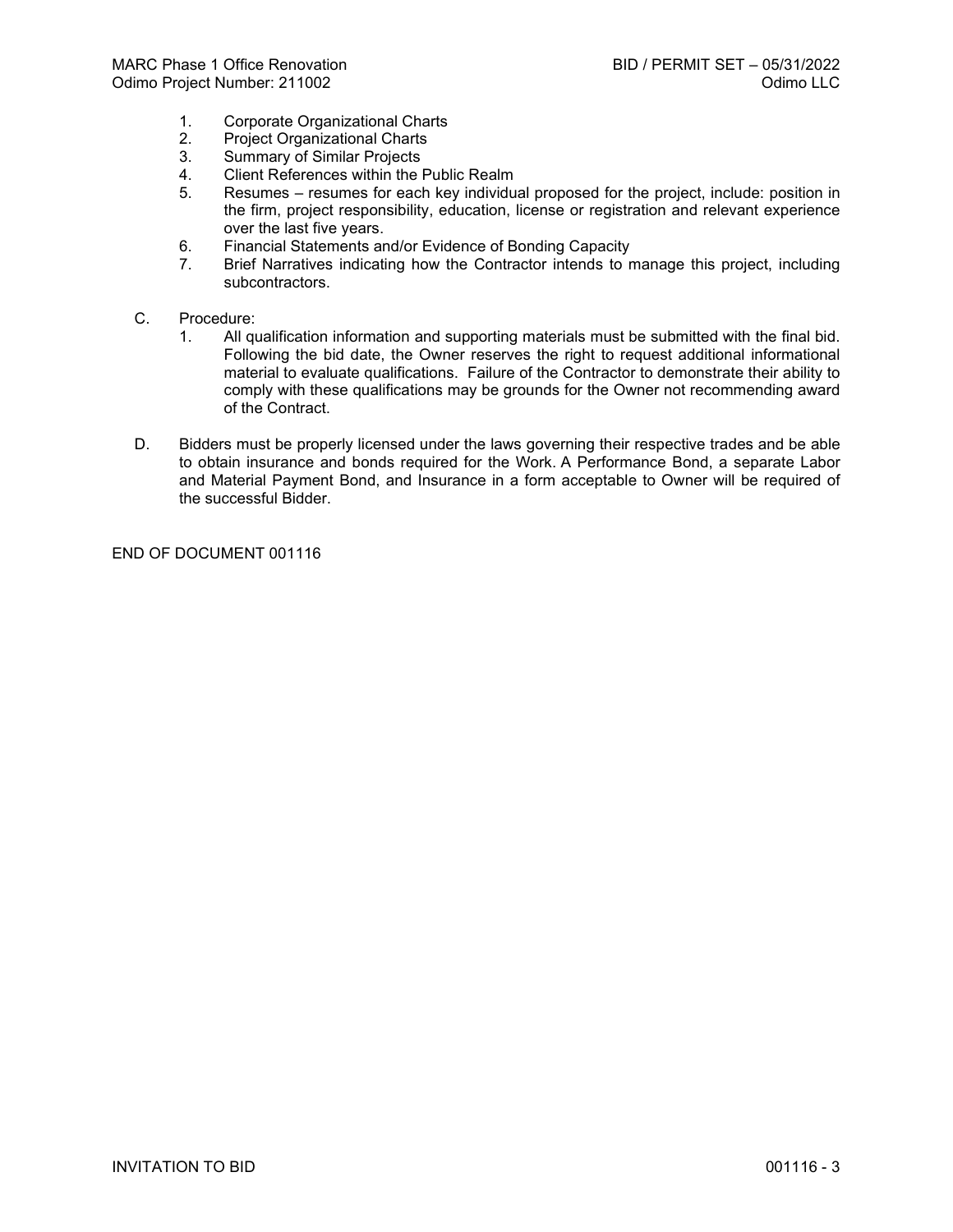# DOCUMENT 002513 - PREBID MEETINGS **(ADD 01)**

- 1.1 PREBID MEETING
	- A. Architect will conduct a Prebid meeting as indicated below:
		- 1. Meeting Date: June 21 **8**, 2022 **(ADD 01)**
		- 2. Meeting Time: 10:00 a.m. local time.<br>3. Location: Level 04 of 600 Broadway I
		- Location: Level 04 of 600 Broadway Blvd, Kansas City, MO 64105
	- B. Attendance:
		- 1. Prime Bidders: Attendance at Prebid meeting is **mandatory**.
		- 2. Notice: Bids will only be accepted from prime bidders represented on Prebid Meeting sign-in sheet.
	- C. Bidder Questions: Submit written questions to be addressed at Prebid meeting minimum of **two** business days prior to meeting.
	- D. Agenda: Prebid meeting agenda will include review of topics that may affect proper preparation and submittal of bids, including the following:
		- 1. Procurement and Contracting Requirements:
			- a. Invitation for Bids.
			- b. Instructions to Bidders.
			- c. Bonding, Insurance,
			- d. Bid Form and Attachments.
			- e. Bid Submittal Requirements.
			- f. Notice of Award.
		- 2. Communication during Bidding Period:
			- a. Obtaining documents.
			- b. Bidder's Requests for Information.
			- c. Bidder's Substitution Request/Prior Approval Request.
			- d. Addenda.
		- 3. Contracting Requirements:
			- a. Agreement.
			- b. The General Conditions.
			- c. Other Owner requirements.
		- 4. Construction Documents:
			- a. Scopes of Work.
			- b. Use of Site.<br>c. Work Restrict
			- Work Restrictions.
			- d. Alternates and Unit Prices.
			- e. Substitutions following award.
		- 5. Separate Contracts: